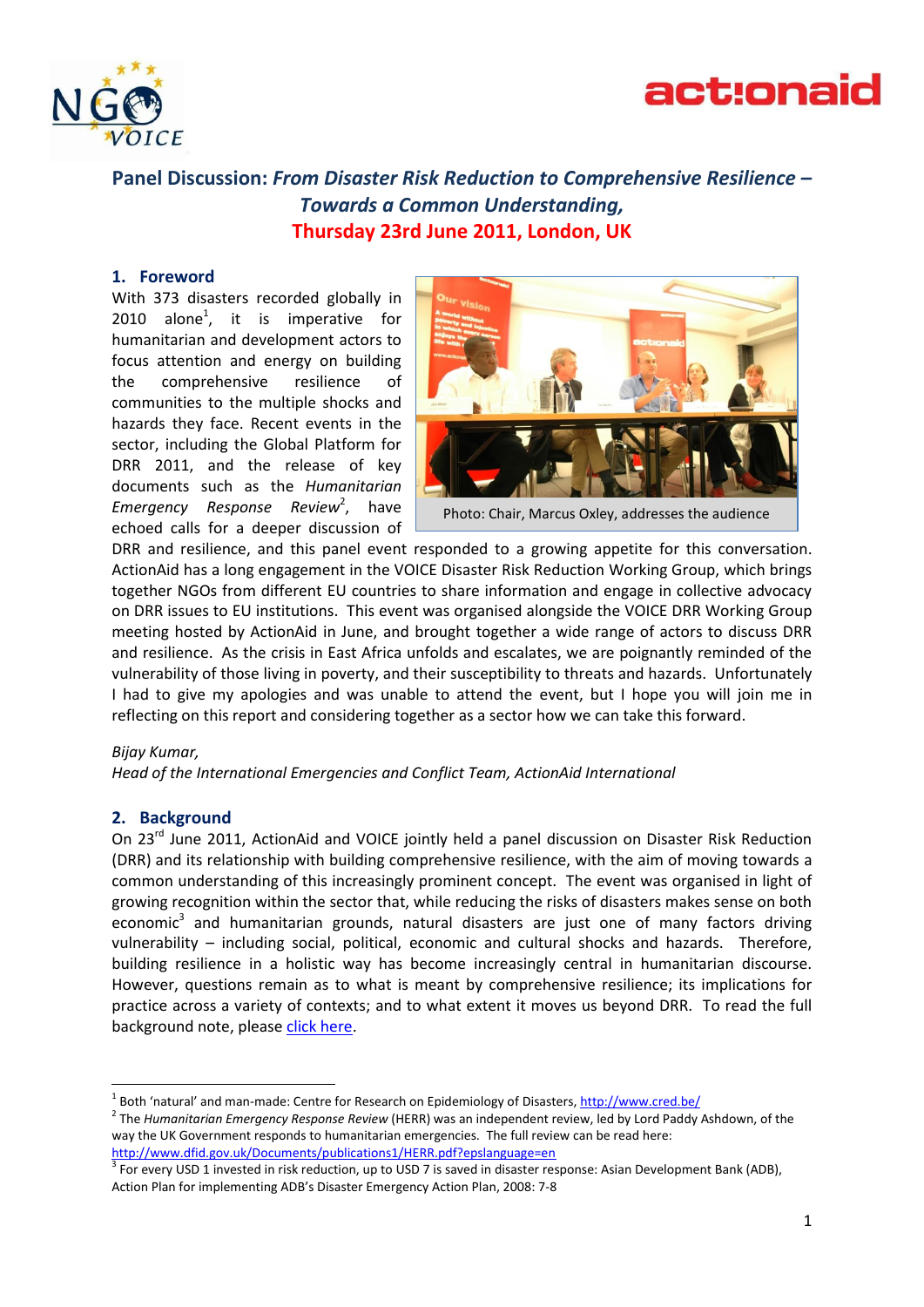The event was well attended by representatives from NGOs and academic institutions, as well as networks and donors. The panel of expert speakers comprised: **John Abuya** (International Thematic Programmes Manager, ActionAid International); **Mags Bird** (Programme Coordinator, VOICE); **Tim Waites** (Humanitarian and Disaster Reduction Policy Advisor, CHASE, DFID) and **Cynthia Gaigals** (Manager of the Peacebuilding Issues Programme, International Alert). The discussion was chaired by **Marcus Oxley** (Founding Chair of the Global Network of Civil Society Organisations for Disaster Reduction).

## **3. Introduction**

*Richard Miller, Executive Director of ActionAid UK and ActionAid's International Director for Human Security, kicked off the event by welcoming all attendees on behalf of ActionAid and VOICE, and setting the context of the discussion. Richard highlighted the very topical nature of the discussion in light of recent developments in the humanitarian sector, and the importance of understanding the concepts we use and how they work in practice in a sector where words go in and out of fashion.*

*The Chair of the discussion, Marcus Oxley, who has more than 20 years experience in the disaster risk management sector, then gave his insights and introduced the panellists (Marcus' PowerPoint presentation can be viewed* [here](https://docs.google.com/leaf?id=0B4gXP6PJy10ENDEyMTcyZGItNmYxNy00MTU4LWI1NzQtOTcyMWU4NWNjODMx&hl=en_US&authkey=CJaGq7sL)*):*

- There are some common themes in policy and practice around disasters, environmental degradation and poverty as we move from the international to the local level. In each case, the idea is that an international framework which is not legally binding, such as the Hyogo Framework for Action or the MDGs, is translated into national level policy and legislation, which in turn feeds into local community-based action plans. However, at the household level, people do not make the distinctions that experts do. Therefore, the institutional architecture is at odds with day to day experience at grassroots level.
- In DRR, then, there is a huge gap between international and national level policy on the one hand, and local level resources, capacity and action on the other – and therefore there is no change at local level. This gap needs to be closed. In fact, indicators show that disaster losses are increasing. Rebranding activities (e.g. 'DRR' as 'CCA' (Climate Change Adaptation)) in response to changes in funding available does nothing to address this underlying systematic issue: the gap between policy and local level action.
- We find the same gap with poverty, and there is considerable overlap: 90% of people affected by disasters live in poor countries, and 90% of disasters are climate related.
- A community-based common resilience framework could facilitate convergence. The challenge is agreeing on what such a framework would look like at the local level, and how we can move towards one.

## **4. Panel presentations**

## **a. John Abuya: The Case for Building Comprehensive Resilience**

*John set the tone of the discussion by sharing practical examples of ActionAid's DRR initiatives, which have informed discussions of resilience within ActionAid. These examples demonstrate the need for a comprehensive approach to resilience. For John's full presentation, [click here.](https://docs.google.com/present/edit?id=0AYgXP6PJy10EZGdkNXZ6c3NfNmRuMnFkNGZw&hl=en_US&authkey=CK6in-oM)*

- ActionAid's flagship Disaster Risk Reduction through Schools (DRRS) programme in 9 countries focused on both improving safety *in* schools, and working *through* schools, using education and curriculum to build a culture of safety, leading to social change within communities.
- Working with communities across 15 countries through both DRRS and DIPECHO programmes, a key approach was the use of comprehensive participatory vulnerability analysis, facilitating communities to identify the hazards they face, and mobilising them to address these risks.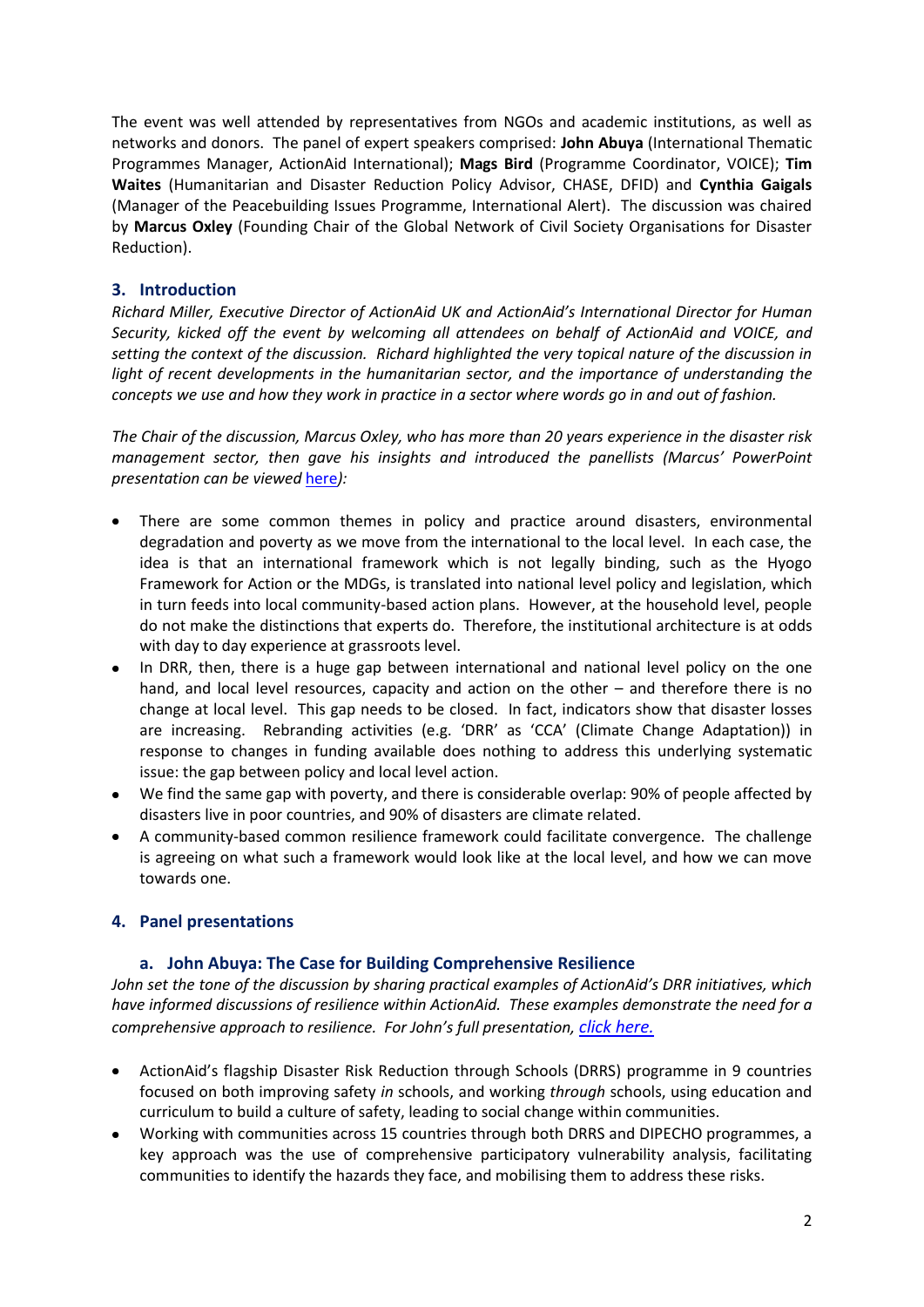- Through these activities, ActionAid realised that communities need to engage with local and national governments – to influence priorities, plans and strategies.
- ActionAid's programmes are also tackling the impacts of climate change, e.g. pastoralists adapting their livelihoods.
- ActionAid has also engaged in community-led conflict risk reduction work in 7 countries in Africa, empowering women, and mobilising them with federations of women lawyers, to demand justice and the fulfilment of their rights, thereby building their resilience to fragile and conflictaffected contexts.
- Finally, ActionAid has worked to build institutional capacity to reduce risks facing communities for example, emergency fire services in Bangladesh.
- The key learning from all these examples is that communities are facing multiple risks and hazards – not only related to climate change, but also social, economic, political, etc. hazards. This calls for a comprehensive resilience approach.

# **b. Tim Waites: A perspective from DFID**

*Tim presented insights from DFID's current thinking around the emerging concept of resilience. With experience in livelihoods, the humanitarian sector and particularly food security, Tim addressed the potential and benefits of converging approaches.*

- *The Humanitarian Emergency Response Review* (HERR) has put a spotlight on the concept of resilience, and presents an opportunity for deeper exploration of the concept.
- DFID has been active in DRR circles for nearly 10 years, for example:
	- o 2005 commitment to spending 10% of disaster relief funds on initiatives to reduce the impact of disasters
	- o 2006 'Reducing Disaster Risks' policy much of which is still relevant today.
	- o Supporting multilaterals to mainstream/integrate DRR and Disaster Risk Management (DRM) into national plans
	- o Funded UN International Strategy for Disaster Reduction (UNISDR) at international level and Global Facility for Disaster Reduction and Recovery (GFDRR) at national level.
	- $\circ$  Supported five NGOs to do work on community-level DRR [\(Click here](http://community.eldis.org/.59e3c45b/) for information).
	- $\circ$  DFID has stressed the importance of: linking DRR, humanitarian and development work; mainstreaming and community-level action.
- In other areas of DFID, there is ongoing work on food security, social protection, cash transfers, climate change adaptation and early warning systems, which have all fed into the debate on resilience through the struggle for convergence.
- DFID has also funded consortiums: Strengthening Climate Resilience (SCR) looking at climatesmart DRM, and the Africa Climate Change Resilience Alliance (ACCRA) looking into issues of DRR, climate change, sustainable livelihoods and social protection. These initiatives are also feeding into the analysis.

## *The place of resilience in the HERR*

- The HERR quickly became a discourse on future emergencies, and the idea of resilience was championed – being 1 of 7 key messages.
- While DRR got a knock in the HERR, because the 10% policy was regarded as backward looking and not well integrated into either development or humanitarian thinking, resilience was seen as a positive and forward looking concept – answering to risk and vulnerability and focused on positive impacts and outcomes.
- In DFID's response to the HERR, resilience has been welcomed by the minister, and DFID is now in the process of developing policies and strategies. There is a need to do so quickly, rather than dwelling on definitions; resilience to disasters needs to remain a broad concept. DFID will seek to work with existing conceptual frameworks.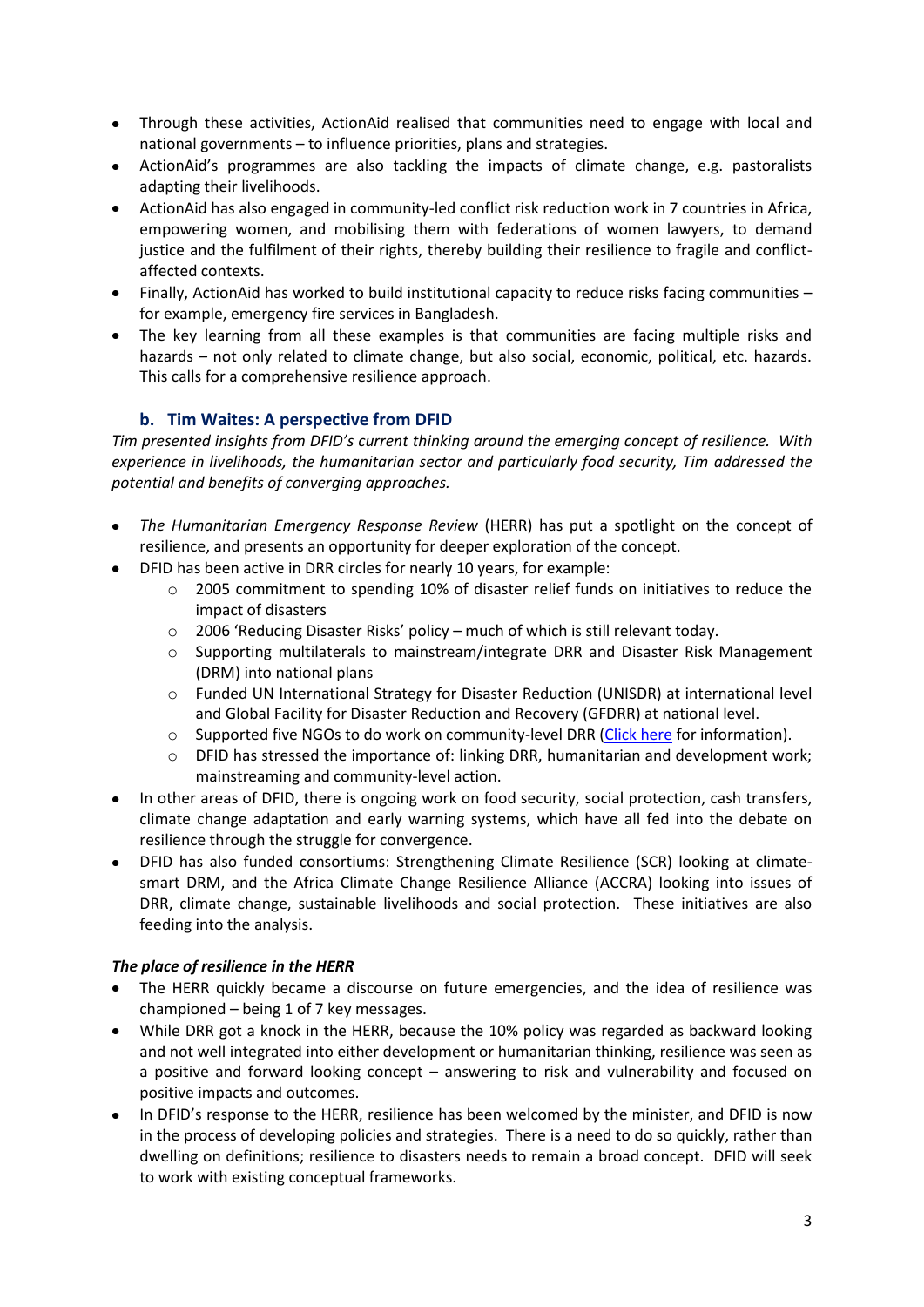- During a retreat with the humanitarian staff, key gaps were highlighted, including how links are made with conflict and security.
- DFID will invest in building resilience in 6 self-selected countries: Ethiopia, Kenya, Malawi, Mozambique, Nepal and Bangladesh, and will champion the development of regional resilience plans in the Caribbean and the Sahel.
- DFID is currently considering an uplift of funding on resilience, and is looking at how to mainstream resilience across DFID's work, including in economic growth.
- Resilience will be important alongside anticipation and innovation; DFID is moving ahead and needs fresh thinking and partnerships, which is a key place to start. However, within DFID it is felt that the work on resilience will come together at the country office level, where viewing initiatives, policies and programmes through a resilience lens is particularly useful.

## **c. Mags Bird: EU NGO network and Policy Perspective**

*Mags brought an EU NGO network and policy perspective to the debate, focusing on the challenges facing the NGO sector in developing resilience-based approaches, and the need for NGOs to address these challenges and be mindful of current donor considerations:* 

- VOICE represents European humanitarian NGOs to EU institutions and is a key interlocutor between them. DRR is one thematic aspect of VOICE activities, in keeping with the network's aim of facilitating collective NGO action to influence policy development. VOICE also advocates strongly for the implementation of independent humanitarian action
- Some positive themes in the European landscape can facilitate a focus on resilience: (1) ECHO's reputation as a need-based donor, focusing on forgotten as well as immediate crises; (2) European Consensus on Humanitarian Aid, with the mid-term review last year highlighting the link between DRR, rehabilitation and development as in need of more attention.

#### *Challenges for NGOs in developing a resilience-based approach:*

- European institutions and member states are more focused on humanitarian response than on building resilience. Disaster response includes many actors: the EC's recent communication *Towards a stronger European disaster response: the role of civil protection and humanitarian assistance* focused largely on civil protection and the use of military and other non-traditional humanitarian actors, and did not include much mention of NGOs
- Pressures of visibility and value for money mean that resilience is a difficult concept to generate interest around. These challenges are heightened by funding pressures, especially on the humanitarian budget as discussions of the next multi-year EU budget commence.
- Conversations about prevention and preparedness within and outside Europe involve different interlocutors and actors. This can make it difficult to find a common language.
- The EU has a complex institutional set-up which is currently in a process of institutional change including EuropeAid and DG DevCo. Currently it is lacking a DRR focal point, which makes a conceptual conversation more challenging. This conversation continues to come from a humanitarian perspective, but needs to be expanded across the board. Furthermore, from the European perspective, value for money is an unavoidable conversation.

#### NGOs need to:

- Bear in mind that DRR is a complex concept and sector and comprehensive resilience even more so – which should encompass themes currently covered in different 'silos'. It may therefore be difficult to make it attractive to donors and to find a common language.
- Be aware of the proliferation of actors in the humanitarian arena, including the private sector, and consider who may need to be involved in the conversation around a comprehensive resilience approach in light of this.
- Demonstrate effective and innovative partnerships to get things done, and to demonstrate how we are breaking out of our own silos.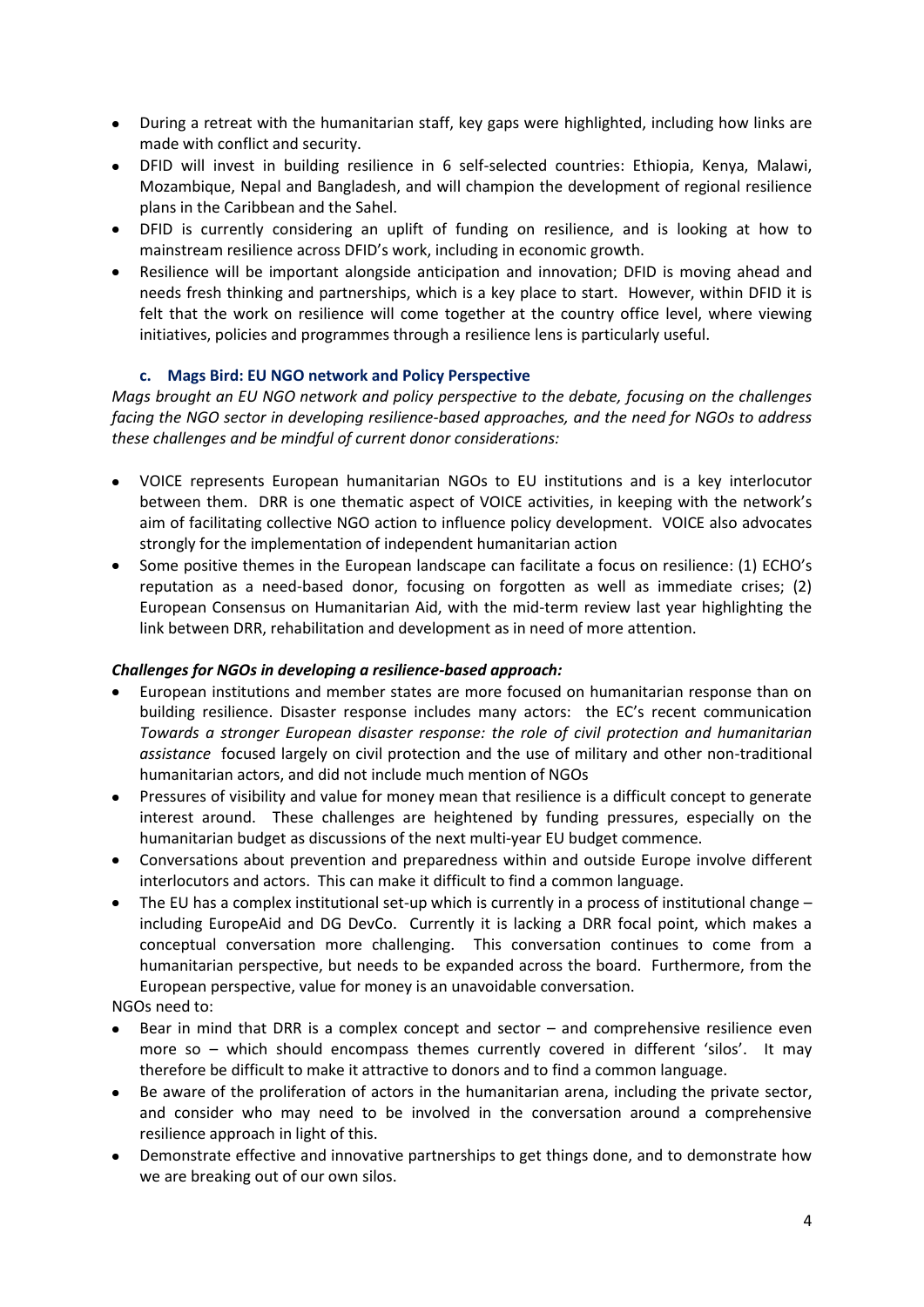Demonstrate the added value of NGOs in building resilience, and learn from past difficulties (e.g. the challenge of operationalising LRRD).

## **d. Cynthia Gaigals: Citizen Resilience and Conflict Sensitivity**

*Cynthia explored community resilience in contexts of conflict and fragility. She stressed the need to be sensitive to and aware of the inevitable interaction between any agency and the context in which it is working, and highlighted the need to build community resilience by taking decisions close to affected communities. [Click here](https://docs.google.com/present/edit?id=0AYgXP6PJy10EZGdkNXZ6c3NfMzVmaGg1ZmNzbQ&hl=en_US&authkey=CP-B1dYH) for Cynthia's presentation.* 

- Cynthia began with a [powerful series of photographs](https://docs.google.com/present/edit?id=0AYgXP6PJy10EZGdkNXZ6c3NfMjVneHozczlyaw&hl=en_US&authkey=CLiR7IAF) showing the ubiquity of the UN in Liberia, bringing to light issues of local police disempowerment, lack of country capacity, and the need to build the institutions and resilience of Liberian communities. This also demonstrated the twoway relation and interaction between any agency and the context in which it is working, even when steps are taken to mitigate risks.
- International Alert undertakes work to understand conflict and its causes. One tool is the 'Violence Triangle', which can be used to look below the surface to analyse and understand, for example, the issue of sexual violence in Burundi. The triangle analyses underlying causes, including attitudinal, institutional and structural values and causes of violence. It is difficult to know where to start – and especially hard to tackle attitudes – so in the field of international development we tend to start by examining and working on structures.
- When thinking about resilience, we can consider how it could be included in this triangle. For example, we can look at what resilience-related behaviours women exhibit. Resilience can be seen in the personal but also in the political and other spheres.
- There are also links to work on climate change. An International Alert publication: *[A Climate of](http://www.international-alert.org/resources/publications/climate-conflict)*  **Conflict**, examines questions around whether climate change is causing conflict. In Nepal, International Alert found that poor local governance with incompatible laws were affecting people at local level, who were forced to develop new coping mechanisms.
- The amount of funding becoming available for Climate Change Adaptation (CCA) also brings with it risks and could have negative effects unless decisions around building resilience are taken close to affected communities. Therefore, a framework which ensures that resilience at the local level is not undermined is needed.

## **5. Discussion**

*The Chair then invited questions, comments and suggestions from the floor. A variety of points were raised and discussed, and provided food for thought for future discussion and action. Some of the questions, comments and responses included:*

- A. As a lead author for the IPCC report, looking at the relationship between DRR and CCA through a resilience lens, it is good to see that the experience of the panellists reflects findings from the academic literature. The report sees resilience as a broad concept, using a working definition which includes capacity to anticipate, respond, recover, cope, marshal existing resources and learn, with the latter playing a significant role. Whereas DRR is seen as delivering with regard to where we are now, CCA is viewed as anticipating the future. The concluding chapter addresses transformational pathways for resilience. (Mark Pelling, King's College London)
- B. Resilience is a very useful and powerful concept for bringing people together who would not usually be round the same table, and there is a strategic value in not defining the concept too rigidly. However, when you start moving from analysis to action, the lack of a clear definition can be a problem, as different communities may have conflicting understandings of resilience, and we need to ask 'resilience to what'? There may be different outcomes and actions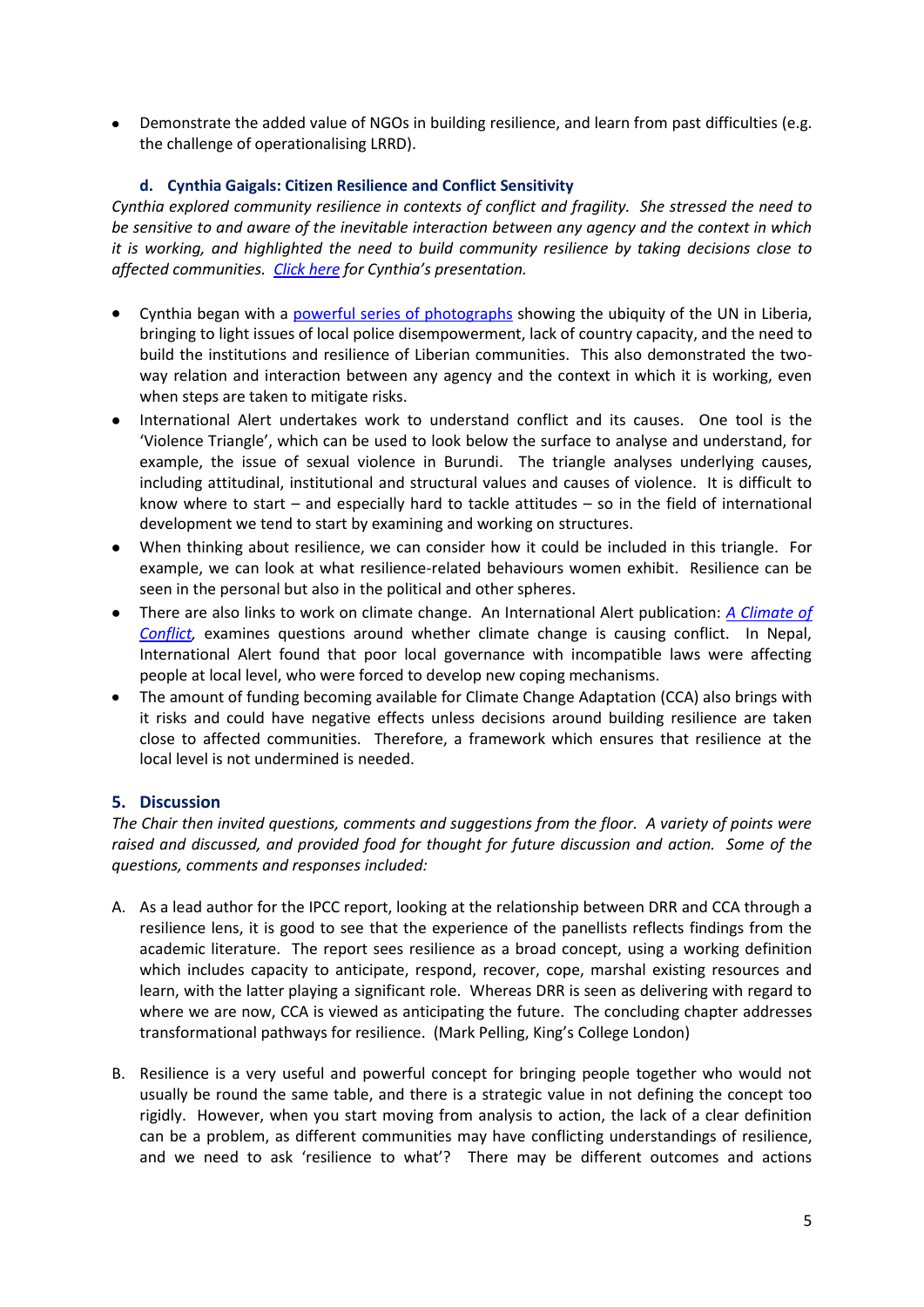according to different understandings of resilience. (Katie Harris, Institute of Development Studies)

- *Marcus: within the Global Network for Disaster Reduction, it is felt that good governance is a key factor for understanding resilience. In order to understand what resilience means, we also need to consider what we mean by development, and 2015 could be an opportunity to redefine this. Some suggestions for defining resilience include: flexibility, responsiveness, accountability and self-management. A resilient system would require close two-way communication with local experts who are involved in decision-making, and an enabling environment where autonomous adaptation can take place.*
- *Tim: during DFID's Humanitarian Retreat, we heard from a number of internal staff and external experts, and saw that there is huge diversity in the work already happening. Within DFID we are still developing learning and the meaning of resilience. One idea is that it is the acceptance of constant changes and shocks, with long-term change at different levels and coping mechanisms.*
- C. It is important that any definition of resilience, however broad, encapsulates transformation out of poverty, rather than simply 'bouncing back'. How can we take this forward practically? (Debbie Hillier, Oxfam)
	- **Tim:** DFID is currently working on a paper to describe resilience. This could have definitions, *but is more likely to include principles. Useful existing definitions/principles include: characteristics of resilient systems [\(The Resilience Renaissance\)](http://www.preventionweb.net/english/professional/publications/v.php?id=16334); [UNISDR definition;](http://www.unisdr.org/we/inform/terminology#letter-r) DFID Ethiopia definition which talks of the capacity of households and communities to manage change, maintain or transform living standards in the face of shocks without compromising quality of life. Moving forward: the DFID HERR response commits to integrating resilience work into all 27 country offices by 2015. There is a need to place more responsibility at the country programme level and to build a culture of change.*
- D. How does resilience differ from previous 'buzzwords' such as 'good governance' and 'sustainable livelihoods'? It could reflect funding changes from donors like DFID, but is this the only difference? (Joy Singhai, British Red Cross). We need to be clear about how much what we are doing is for our own benefit as a sector – in terms of understanding and communication – rather than benefitting communities on the ground. (Mark Butler, Tearfund)
	- *Mark Pelling: a key difference seems to lie in the idea of responding to and adapting to uncertainty.*
	- *Heloise Heyer (Care International UK): we should not underestimate the power of 'resilience' to bring different actors together, and the very shape-ability of the notion to trigger crosssectoral thinking and dialogue.*

#### **6. Conclusions and closing thoughts**

*The debate closed with some final thoughts from the panellists and the chair. The opportunity for future joint work around a common comprehensive resilience framework was left as an open proposition and food for thought:*

**John Abuya:** The debate has raised many issues and shown that a variety of actors 'buy into' the concept of resilience – which has the power to bring together different actors to address drivers of risk and to look at building resilience in a comprehensive way. However, humanitarian space is crowded and donors are looking for convergence between funding streams. Perhaps we need a champion to bring perspectives together and move discussions forward.

**Tim Waites:** Resilience is a helpful tool, which brings together people from the livelihoods, DRR, conflict, food security communities, and focuses on the important output of resilience. There is an